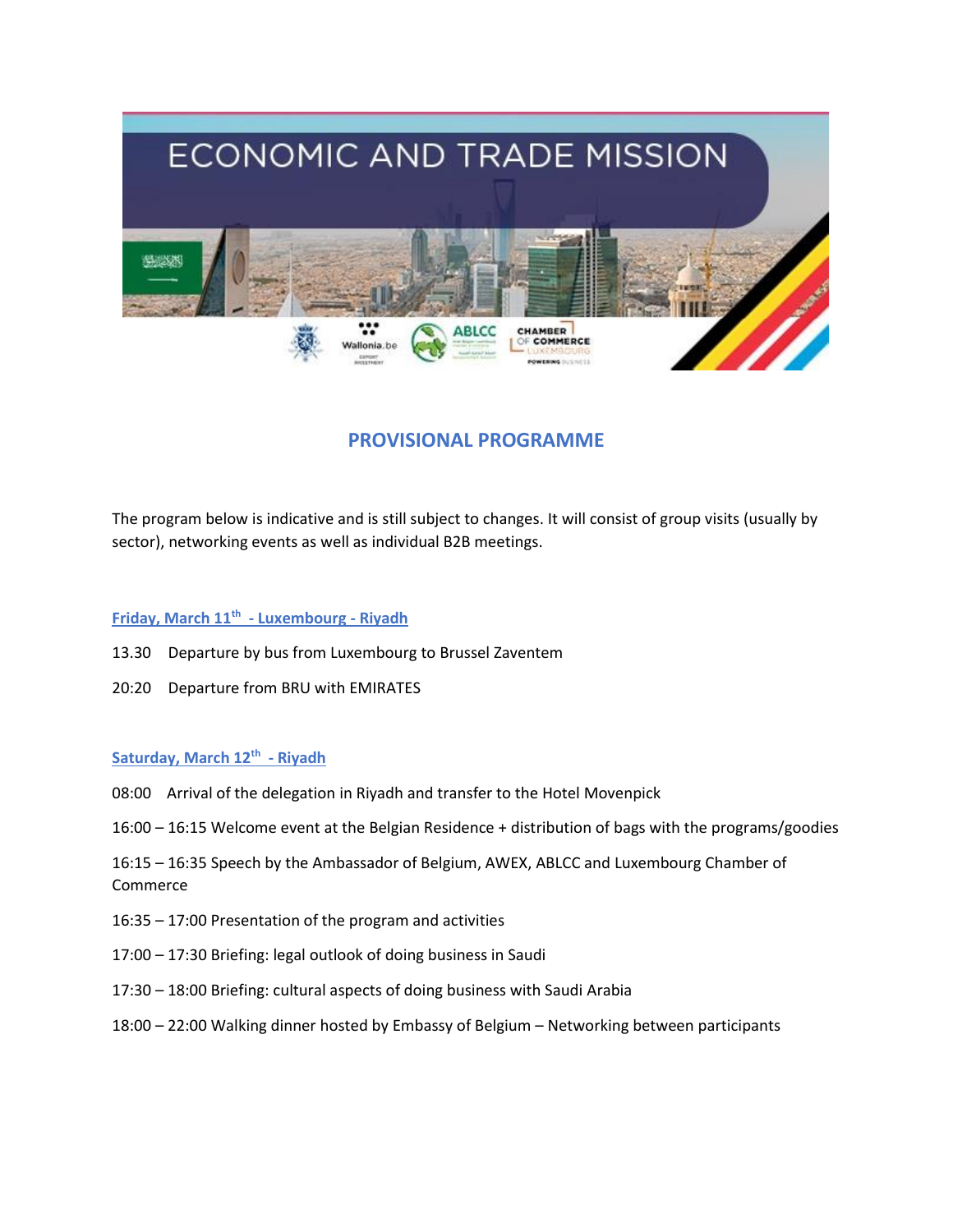## **Sunday, March 13th - Riyadh**

# **Presence of the entire delegation at the Saudi Council of Chambers in presence of the Riyadh Chamber of Commerce**

09:00 – 10:00 Arrival of the delegation and check-in

10:00 – 10:30 Welcome speech

10:30 – 12:30 Presentations of Saudi Economy - Presentation of Belgian Economy - Presentation of Luxembourg Economy + Q/A

12:30 – 14:00 Networking lunch

14:00 – 15:00 Press coverage + photos

15:00 – 16:00 Group visit to [Business Incubators and Accelerators Company](https://biac.com.sa/about/?lang=en) (BIAC) + presentation of the soft-landing program

16:00 – 17:00 Presentation of Neom + Q/A

17:00 Return to the hotel

19:00 – 22:00 B2B networking dinner at Al Nakhla Resort

### **Monday, March 14th - Riyadh**

09:00 – 15:00

| <b>Health</b>      | <b>Environment &amp;</b> | Entertainment      | Food               | <b>Construction</b> | Transport &        |
|--------------------|--------------------------|--------------------|--------------------|---------------------|--------------------|
|                    | <b>Energy</b>            |                    |                    |                     | <b>Logistics</b>   |
| <b>Group Visit</b> | Group Visit              | <b>Group Visit</b> | <b>Group Visit</b> | <b>Group Visit</b>  | <b>Group Visit</b> |
| Lunch              | Lunch                    | Lunch              | Lunch              | Lunch               | Lunch              |
| Individual         | Individual               | Individual         | Individual         | Individual          | Individual         |
| B <sub>2</sub> B's | B2B's                    | B2B's              | B <sub>2</sub> B's | B <sub>2</sub> B's  | B <sub>2</sub> B's |

15:30 Meeting at the hotel for departure to [Red Sea Project](https://www.theredsea.sa/en) 

16:00 – 17:00 Visit of Red Sea Project

18:00 – 19:00 Visit of the town o[f Diriyah](https://en.wikipedia.org/wiki/Diriyah)

19:00 Free time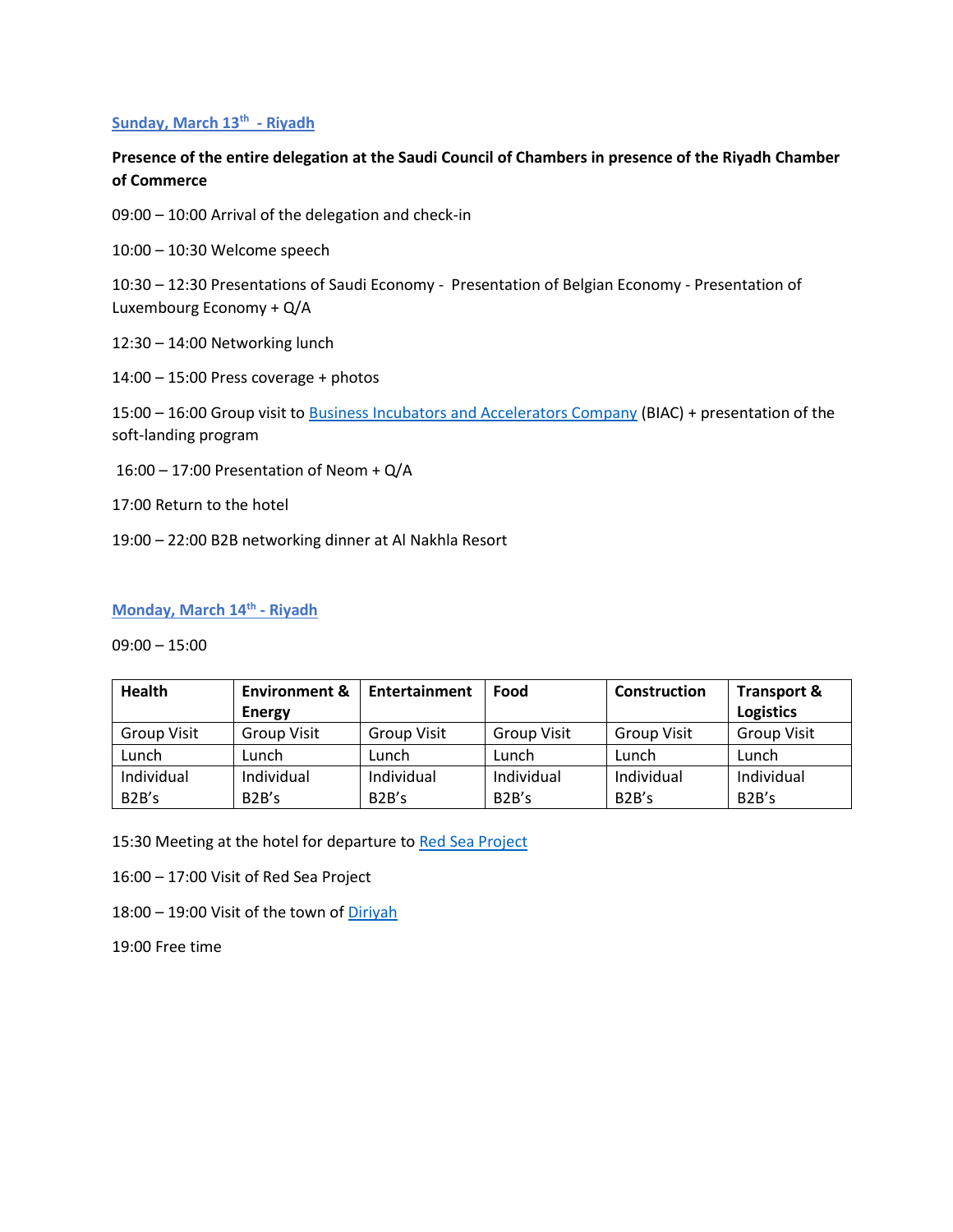# **Tuesday, March 15th - Riyadh/Jeddah**

09:00 – 15:00

| <b>Health</b>      | <b>Environment &amp;</b> | Entertainment      | Food               | Construction       | <b>Transport &amp;</b> |
|--------------------|--------------------------|--------------------|--------------------|--------------------|------------------------|
|                    | <b>Energy</b>            |                    |                    |                    | <b>Logistics</b>       |
| <b>Group Visit</b> | <b>Group Visit</b>       | <b>Group Visit</b> | <b>Group Visit</b> | <b>Group Visit</b> | <b>Group Visit</b>     |
| Lunch              | Lunch                    | Lunch              | Lunch              | Lunch              | Lunch                  |
| Individual         | Individual               | Individual         | Individual         | Individual         | Individual             |
| B2B's              | B2B's                    | B2B's              | B2B's              | B <sub>2</sub> B's | B <sub>2</sub> B's     |

- 15:30 Transfer from hotel to airport
- 17:35 19:25 Flight FLYNAS from Riyadh to Jeddah
- 20:30 21:00 check-in at the Hotel Galleria
- 21:00 23:00 Reception organized by Mr. Hassan KABBANI, Honorary Consul of Belgium to Jeddah

# **Wednesday, March 16 – Jeddah/Dammam**

Entire group

- 10:00 Transfer to Jeddah Chamber of Commerce
- 10:30 11:30 Meeting at the Chamber of Commerce + presentations

12:00 – 16:00

| <b>Health</b>      | <b>Environment &amp;</b> | Entertainment      | Food               | <b>Construction</b> | <b>Transport &amp;</b> |
|--------------------|--------------------------|--------------------|--------------------|---------------------|------------------------|
|                    | <b>Energy</b>            |                    |                    |                     | <b>Logistics</b>       |
| <b>Group Visit</b> | <b>Group Visit</b>       | <b>Group Visit</b> | <b>Group Visit</b> | <b>Group Visit</b>  | <b>Group Visit</b>     |
| Lunch              | Lunch                    | Lunch              | Lunch              | Lunch               | Lunch                  |
| Individual         | Individual               | Individual         | Individual         | Individual          | Individual             |
| B <sub>2</sub> B's | B2B's                    | B2B's              | B <sub>2</sub> B's | B <sub>2</sub> B's  | B <sub>2</sub> B's     |

16:00 Transfer from the hotel to the airport

18:10 – 20:10 Flight FLYNAS from Jeddah to Dammam

21:00 Check-in + dinner at the Hotel Sofitel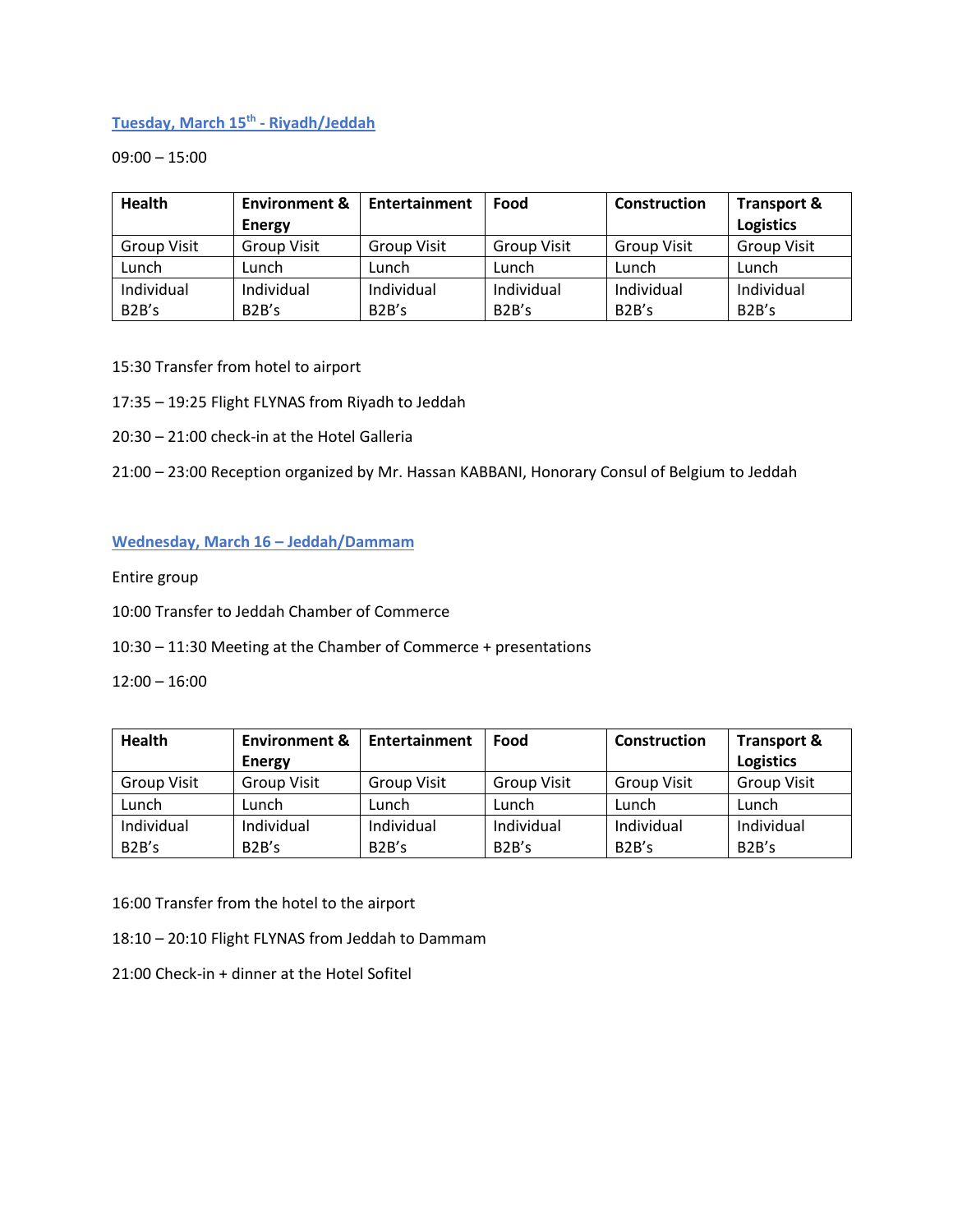# **Thursday March 17th - Dammam**

Entire group

10:00 Meeting at the Chamber of Commerce of Asharqia

11:00 – 13:00 B2B's and networking lunch

13:00 – 17:00

| <b>Health</b>      | <b>Environment &amp;</b> | Entertainment      | Food               | Construction       | Transport &        |
|--------------------|--------------------------|--------------------|--------------------|--------------------|--------------------|
|                    | <b>Energy</b>            |                    |                    |                    | <b>Logistics</b>   |
| Group Visit        | <b>Group Visit</b>       | <b>Group Visit</b> | <b>Group Visit</b> | <b>Group Visit</b> | <b>Group Visit</b> |
| Lunch              | Lunch                    | Lunch              | Lunch              | Lunch              | Lunch              |
| Individual         | Individual               | Individual         | Individual         | Individual         | Individual         |
| B <sub>2</sub> B's | B2B's                    | B2B's              | B2B's              | B <sub>2</sub> B's | B <sub>2</sub> B's |

17:00 – 18:30 Group visit

18:30 – 19:30 Rest at the hotel

20:00 – 22:00 Closing dinner

### **Friday, March 18 Dammam - Luxembourg**

07:00 Departure from the hotel to the airport

09:40 – 12:00 Flight from Dammam to Dubai

14:05 – 18:25 Flight from Dubai to Zaventem

19:00 Bus transfer to Luxembourg

#### **ACCOMODATION, TRANSPORTS AND FORMALITIES**

We offer participants a very competitively priced package including flight and hotel as well as transfers from the airport to the hotel. For internal flights, each participant will have to take care of his reservation directly via the airline's website. More information will follow. For organizational facilities, we encourage members to take advantage of this package. We will not be able to ensure the various transfers for companies taking their flight on other dates or choosing other hotels. In addition, all departures from the delegation to the appointments will be from the hotels we have chosen.

We would also like to mention that companies should not be afraid of sending female delegates and that on the contrary, it could be an asset in meetings with local actors!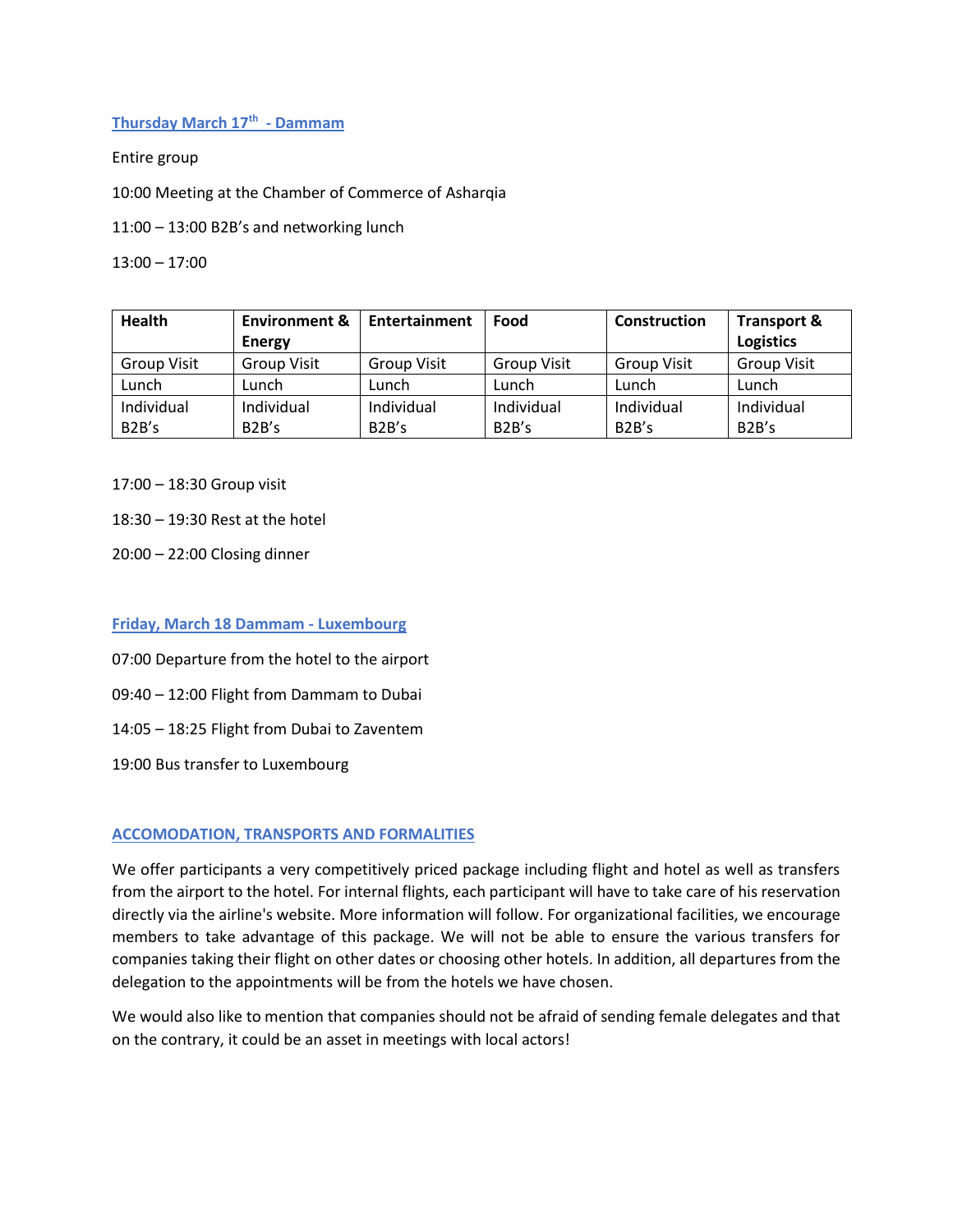#### **Hotels:**

We have rooms in the following hotels:

### Riyadh:



**Hotel Movenpick** – Single Superior Room inc. breakfast – +/- 200 € / night TTC (725 SAR + 15% VAT + 5% Municipal tax); Site web :<https://all.accor.com/hotel/B4X1/index.fr.shtml>

# Jeddah:



**Hotel Galleria** – Deluxe Single Room inc. breakfast – +/- 180 € / night TTC (725 SAR + 15% VAT + 5% Municipal tax);

Website[: https://www.thehotelgalleria.com/](https://www.thehotelgalleria.com/)

#### Dammam:



**Hotel Sofitel** - Superior Room city view or Luxury room Sea view inc. Breakfast – 155 € / night TTC or 185 € / night TTC (550 SAR or 650 SAR + 15% VAT + 5% Municipal tax);

Website[: https://all.accor.com/hotel/5988/index.fr.shtml](https://all.accor.com/hotel/5988/index.fr.shtml)

In total, the trip including flights + hotel nights in the three cities amounts to about € 2210 / person